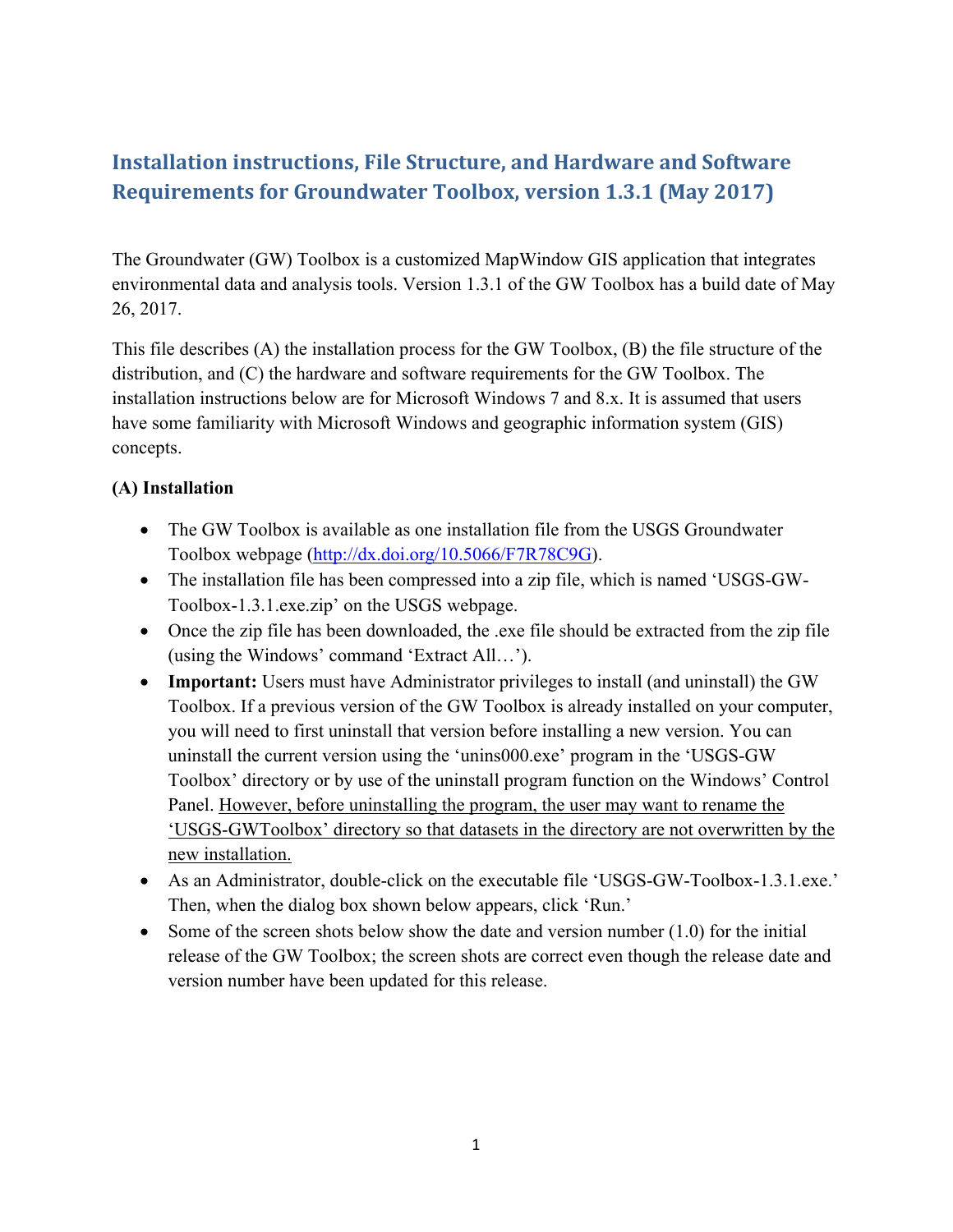

• The screen below will result; click 'OK.'

| Select Setup Language                                  | 53 |
|--------------------------------------------------------|----|
| Select the language to use during the<br>installation: |    |
| English                                                |    |
| Cancel<br>OK                                           |    |

 You are now in the Groundwater Toolbox installation Wizard. Click 'Next' in the screen below:

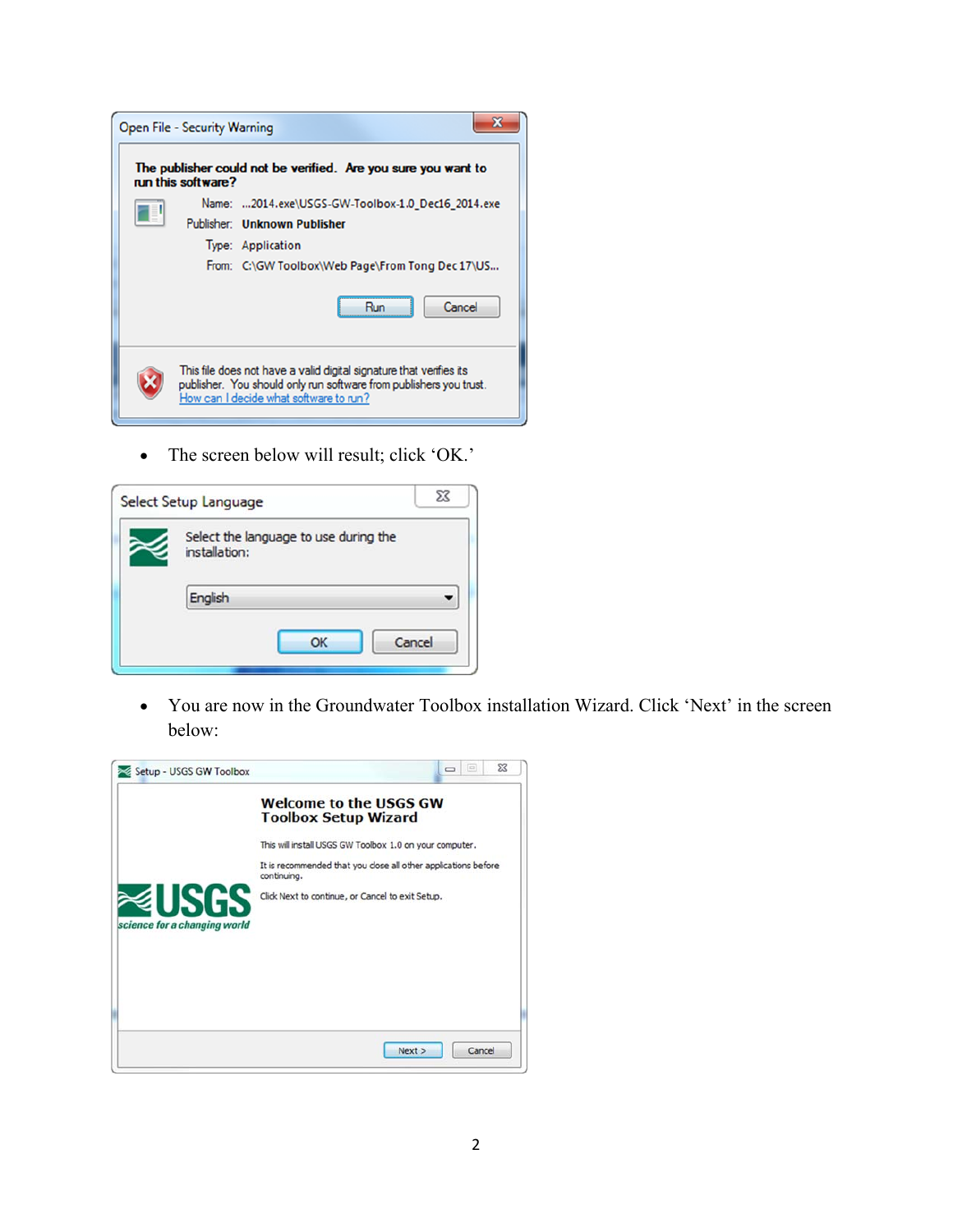Click 'Next' again in the screen below:



 It is recommended that the GW Toolbox be installed at the root of a drive. The default directory (C:) is used to store the program and supporting files. Again click 'Next.'

| <b>Select Destination Location</b>                                                     |                                                               |        |  |
|----------------------------------------------------------------------------------------|---------------------------------------------------------------|--------|--|
| Where should USGS GW Toolbox be installed?                                             |                                                               |        |  |
|                                                                                        | Setup will install USGS GW Toolbox into the following folder. |        |  |
| To continue, click Next. If you would like to select a different folder, click Browse. |                                                               |        |  |
| C:\USGS-GWToolbox                                                                      |                                                               | Browse |  |
|                                                                                        |                                                               |        |  |
|                                                                                        |                                                               |        |  |
|                                                                                        |                                                               |        |  |
|                                                                                        |                                                               |        |  |
| At least 254.7 MB of free disk space is required.                                      |                                                               |        |  |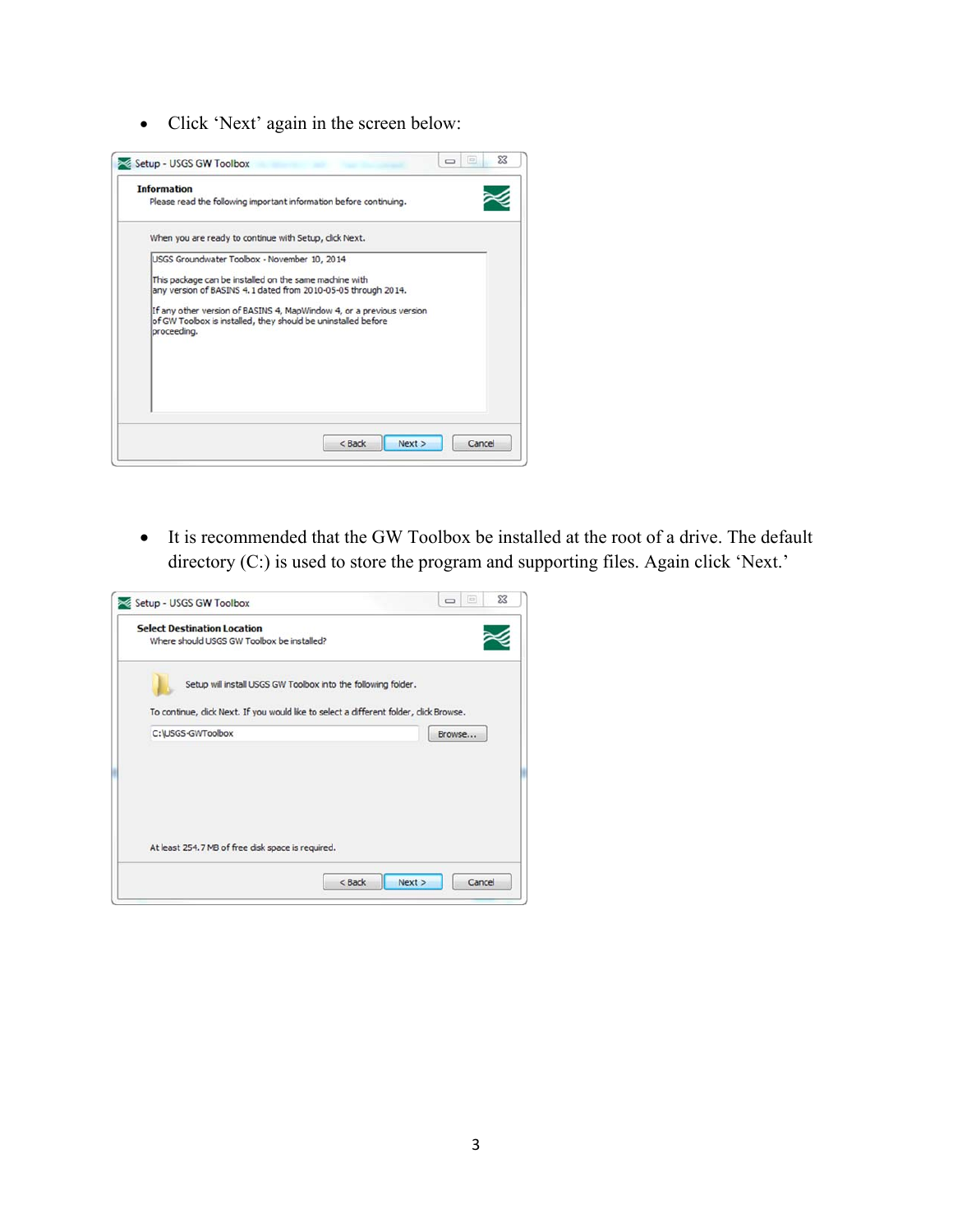Select default 'Full installation' in the screen below and again click 'Next.'

| <b>Select Components</b><br>Which components should be installed? |                                                                                    |
|-------------------------------------------------------------------|------------------------------------------------------------------------------------|
| install. Click Next when you are ready to continue.               | Select the components you want to install; clear the components you do not want to |
| <b>Full installation</b>                                          |                                                                                    |
| √ Core Components<br>V Desktop Icon                               |                                                                                    |
| Current selection requires at least 254.7 MB of disk space.       | Next >                                                                             |

 By default, a Start Menu Folder named 'USGS-GWToolbox' will be created in the C: directory. Again click 'Next.'

| Where should Setup place the program's shortcuts?                                                               |                                                                               |        |
|-----------------------------------------------------------------------------------------------------------------|-------------------------------------------------------------------------------|--------|
|                                                                                                                 | Setup will create the program's shortcuts in the following Start Menu folder. |        |
|                                                                                                                 |                                                                               |        |
| To continue, click Next. If you would like to select a different folder, click Browse.<br><b>USGS-GWToolbox</b> |                                                                               |        |
|                                                                                                                 |                                                                               | Browse |
|                                                                                                                 |                                                                               |        |
|                                                                                                                 |                                                                               |        |
|                                                                                                                 |                                                                               |        |
|                                                                                                                 |                                                                               |        |
| Don't create a Start Menu folder                                                                                |                                                                               |        |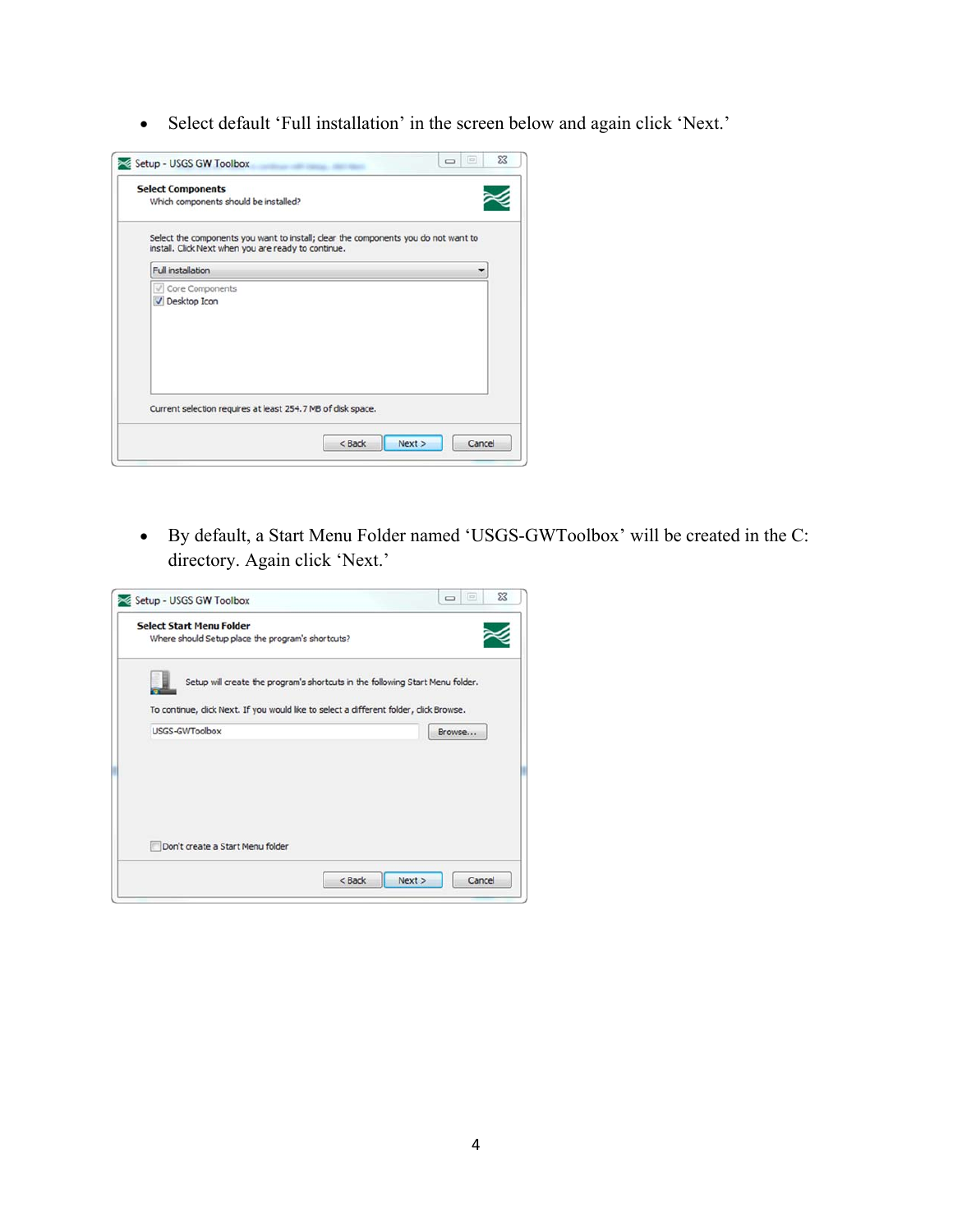• Click 'Install' in the screen below:



The screen below shows progress of the installation:

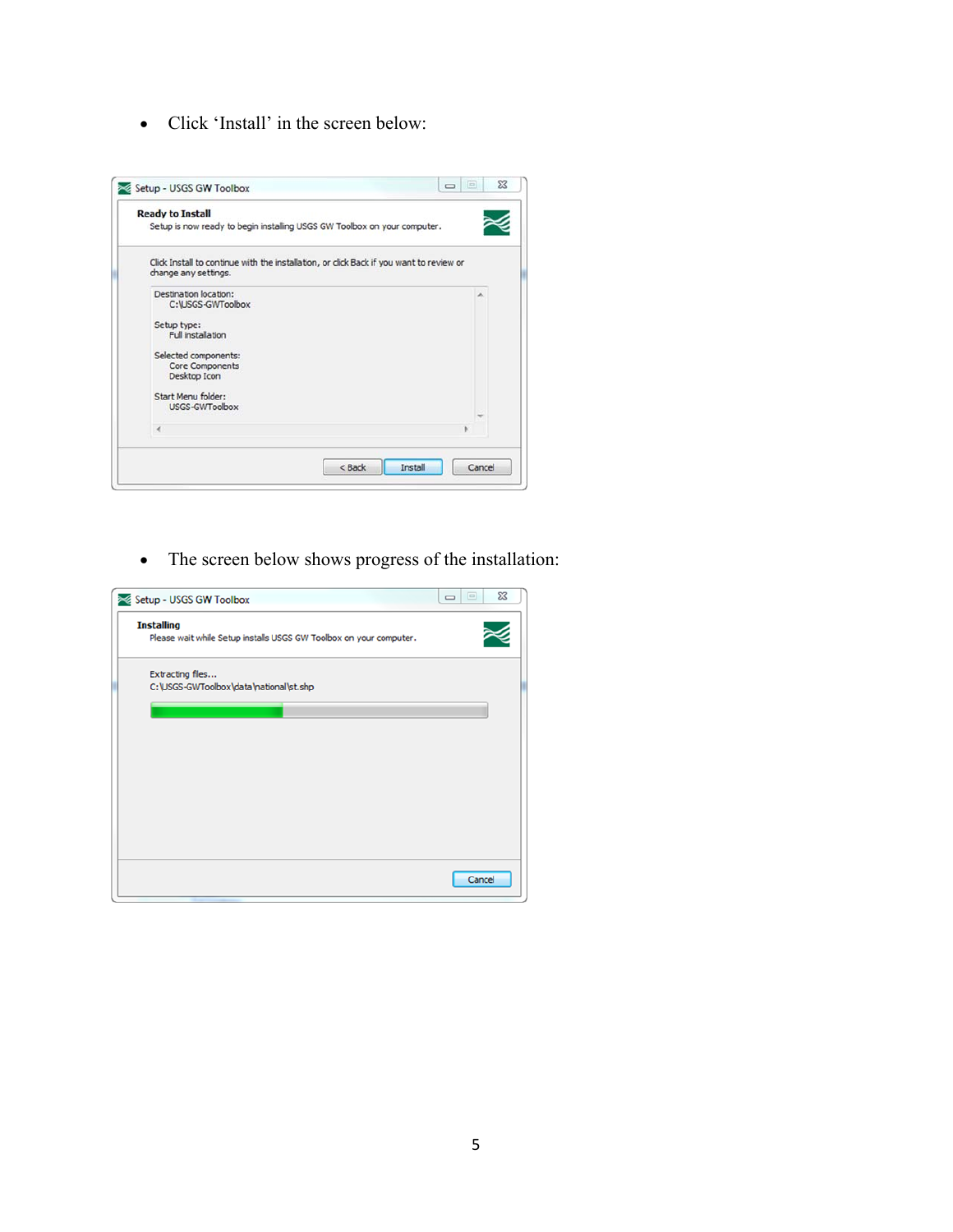There can be a delay of several seconds as the installation process proceeds. When prompted, click 'Finish' to complete the installation:



The following icon will show on your desktop:



- Double-click on the icon to initiate the GW Toolbox.
- For additional information on the installation process, see the Installation section the '**Help**' menu item ('GW Toolbox Documentation').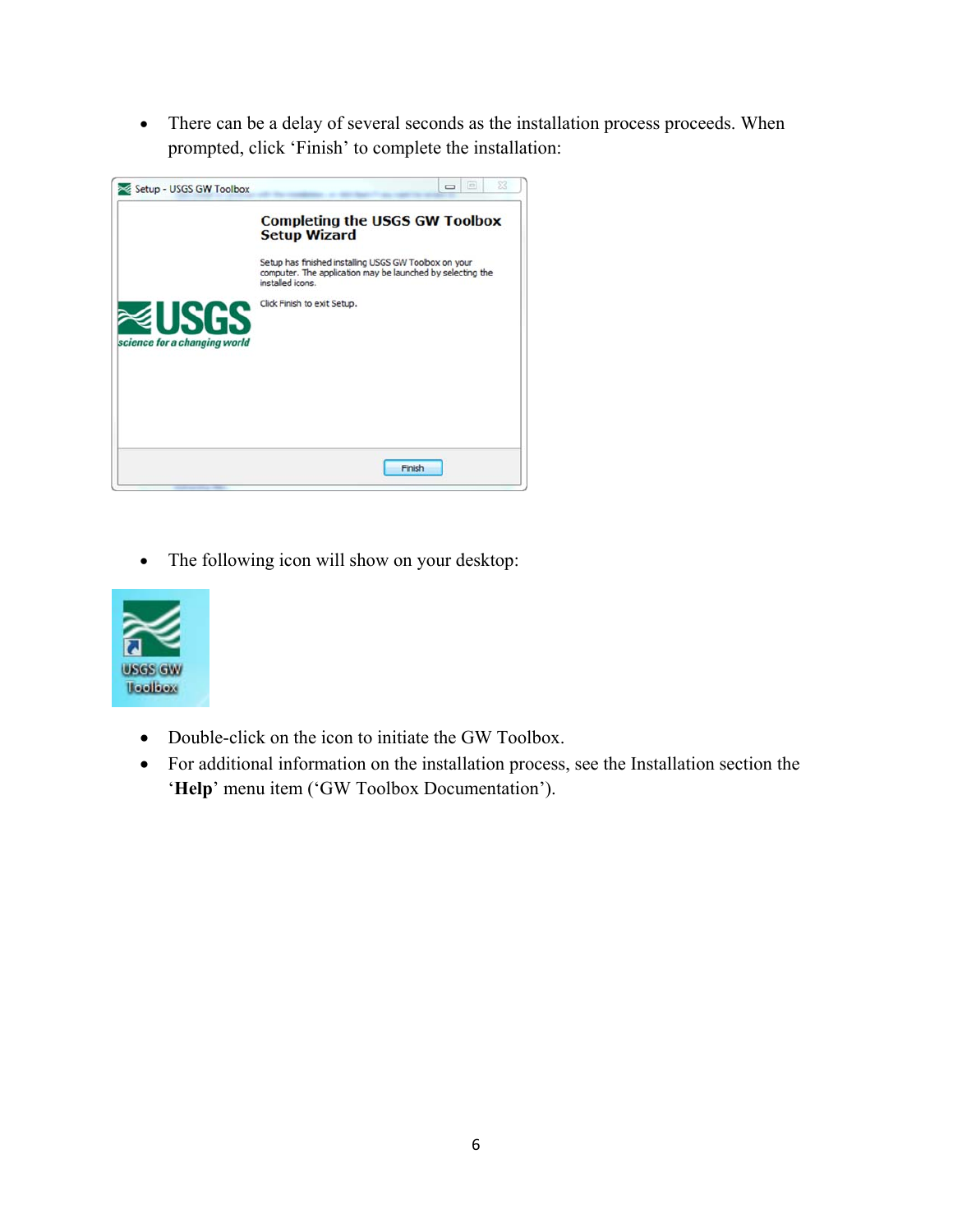## **(B) File Structure of the Groundwater Toolbox distribution**

| Organize $\blacktriangledown$<br>Include in library $\blacktriangledown$ | Share with $\blacktriangledown$<br><b>Burn</b> | New folder               | 0<br>888 ▼<br>FΠ |
|--------------------------------------------------------------------------|------------------------------------------------|--------------------------|------------------|
| ≖<br>Name                                                                | Date modified                                  | Type                     | Size             |
| bin                                                                      | 4/14/2015 9:17 AM                              | <b>File folder</b>       |                  |
| cache                                                                    | 4/14/2015 8:45 AM                              | File folder              |                  |
| data                                                                     | 4/14/2015 9:16 AM                              | File folder              |                  |
| docs                                                                     | 4/14/2015 9:16 AM                              | File folder              |                  |
| etc                                                                      | 4/14/2015 9:17 AM                              | File folder              |                  |
| <b>Red</b> Groundwater_Home_Page                                         | 10/13/2011 11:22                               | <b>Internet Shortcut</b> | $1$ KB           |
| installation.pdf                                                         | 4/14/2015 10:44 AM                             | Adobe Acrobat D          | 393 KB           |
| MapWindow_Home_Page<br><b>R</b>                                          | 12/22/2005 3:02 PM                             | Internet Shortcut        | $1$ KB           |
| release.txt                                                              | 1/6/2015 10:43 AM                              | <b>Text Document</b>     | $1$ KB           |
| Summary_GWToolbox.txt                                                    | 1/6/2015 10:43 AM                              | <b>Text Document</b>     | $2$ KB           |
| unins000.dat                                                             | 4/14/2015 9:17 AM                              | DAT File                 | 36 KB            |
| unins000.exe                                                             | 4/14/2015 9:16 AM                              | Application              | 700 KB           |
| <b>USGS GW Toolbox</b>                                                   | 4/14/2015 9:17 AM                              | Shortcut                 | 1 <sub>KB</sub>  |

• The directory 'C:\USGS-GWToolbox' will have the following file structure:

- The 'bin' directory contains the compiled GW Toolbox executable program ('USGSToolbox.exe') and all of its supporting programming libraries (various dynamic link libraries—DLLs—and auxiliary GIS files). The files under this directory are needed for the normal and stable functioning of the software. Users are strongly advised NOT to remove or modify the files in this directory.
- The 'cache' folder is used by the GW Toolbox to hold some preprocessed (or zipped) data files when users download data using the data-download utility in the program. These data include EPA BASINS' HUC8-based GIS data, NHDPlus data, and others. The program, when creating a new project, first checks to see if the data for this new area already exist in this folder so as not to download the data from the Internet again (hence the name 'cache'). This can save users' time and bandwidth to ensure reuse of core data in their use of the software. Users can delete some or all of the cached download data from this folder such that the program will download a fresh copy of the core data the next time the software requires the data. This directory also contains a 'log' subdirectory,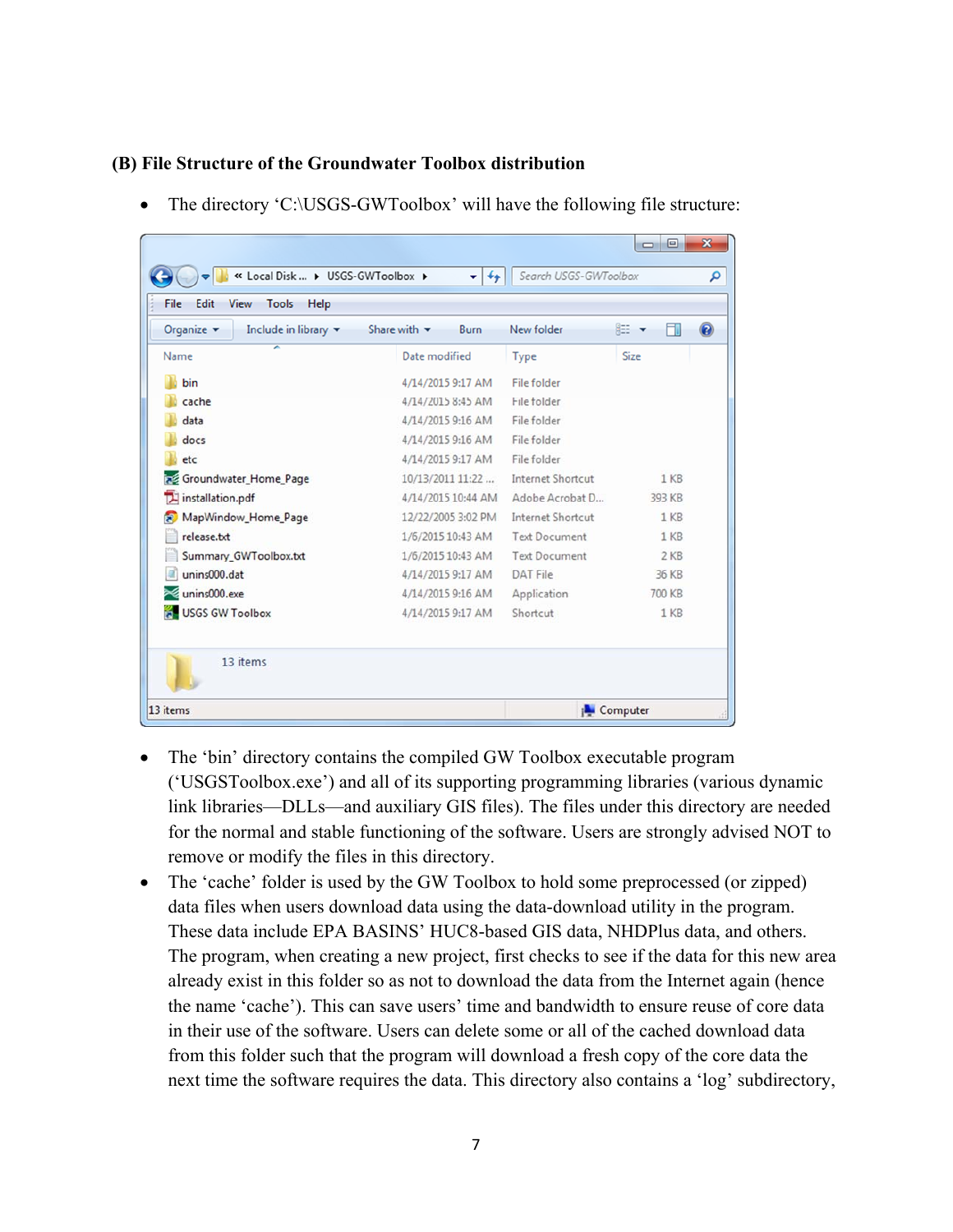into which software run-time logs are written; these logs can be used to help debug problems that might arise during use of the software.

- The 'data' folder is the main folder to hold users' data that are organized by projects. Each time users create a new project, a new sub-folder will be created under the 'data' folder. All GIS and other hydrologic data downloaded for the newly created project will be saved in the project folder. These data include the data that are from the 'cache' download folder, but in unzipped format (that is, the native data format). A subdirectory of 'national' data are provided with the download.
- The 'docs' folder contains help documentation for the GW Toolbox program; the documentation can be accessed directly within the program from the '**Help**' menu item ('GW Toolbox Documentation'). The directory also contains the USGS documentation report for version 1.0 of the GW Toolbox ('USGS-tm3-b10.pdf') and a subdirectory of Tutorials for the GW Toolbox.
- The 'etc' folder contains additional supporting data and parameter files for certain functions of the GW Toolbox. Usually, users are not advised to modify the files under this folder.
- The 'unins000.exe' is the uninstall program. Users with Administrator privileges can either double-click this program directly to start uninstall process or run it by use of the uninstall program function via Windows' Control Panel.
- There are also links to the USGS Groundwater Software webpage ('Groundwater\_Home\_Page'), to the MapWindow webpage ('MapWindow\_Home\_Page'), and to run the GW Toolbox ('USGS GW Toolbox').

## **(C) Hardware and Software Requirements**

- The hardware requirements for GW Toolbox are, at a minimum, similar to those of the PC-based MapWindow software. There are no additional software requirements for GW Toolbox because all software components integrated into the program are open source. GW Toolbox can be installed and operated on IBM-compatible personal computers (PCs) equipped with the software, random access memory (RAM), virtual memory, and hard disk space presented in the table below. Because the performance (response time) under the minimum requirements option might be too slow for some users, especially when dealing with large datasets, a preferred set of requirements is also included.
- GW Toolbox version 1.1 is built for the 32-bit version of Windows but also will work on the 64-bit version of Windows, albeit as a 32-bit program.